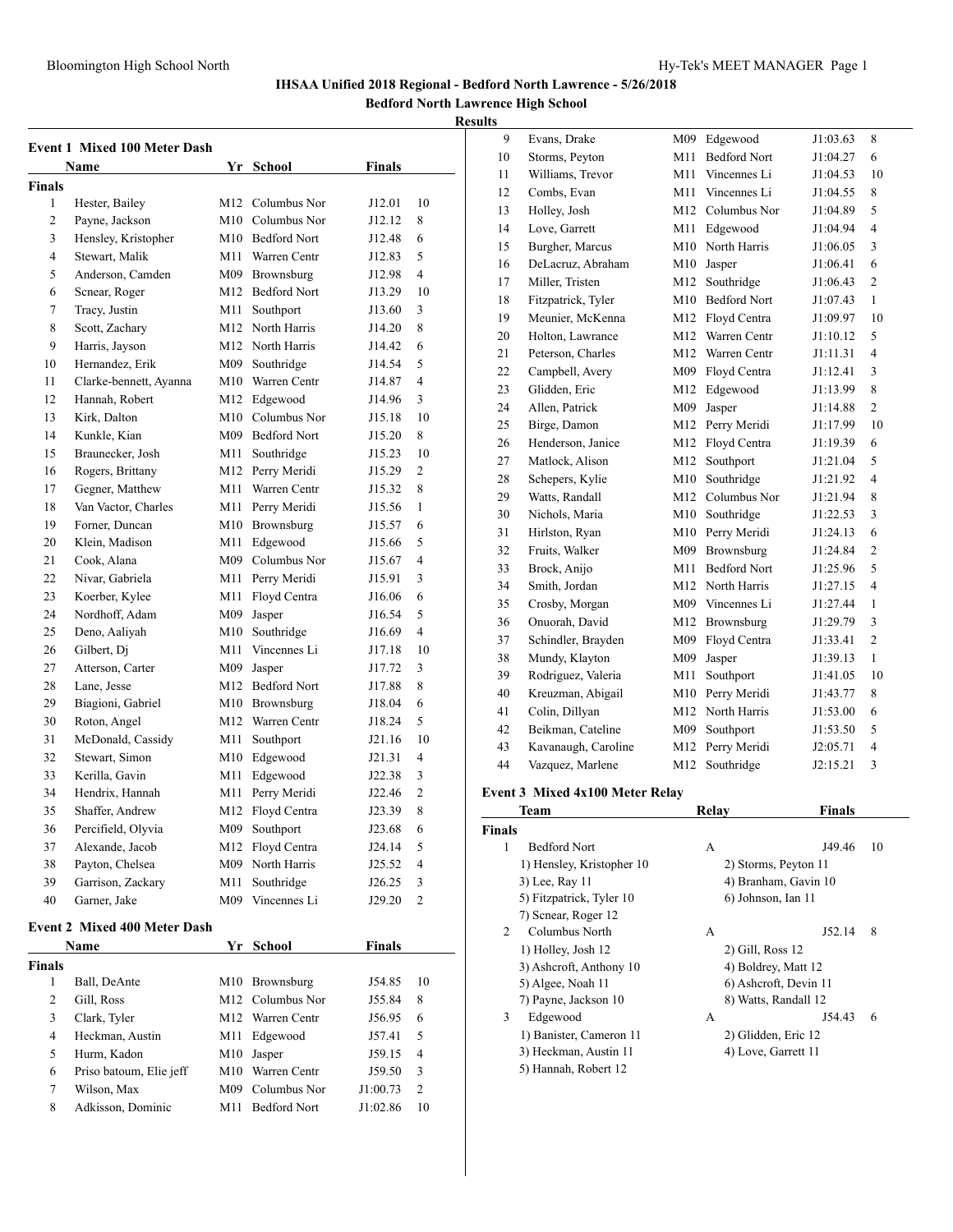## **IHSAA Unified 2018 Regional - Bedford North Lawrence - 5/26/2018**

## **Bedford North Lawrence High School**

# **Results**

|                | Finals  (Event 3 Mixed 4x100 Meter Relay)<br>Team | Relay | <b>Finals</b>                 |    |                  | Southridge<br>1) Dubon, Sa |
|----------------|---------------------------------------------------|-------|-------------------------------|----|------------------|----------------------------|
| $\overline{4}$ | Perry Meridian                                    | А     | J56.26                        | 10 |                  | 3) Vazquez, M              |
|                | 1) Van Vactor, Charles 11                         |       | 2) Harris, Raylin 12          |    |                  | Vincennes I                |
|                | 3) Hagemeier, Brennan 11                          |       | 4) Hardcastle, Tyler 12       |    |                  | 1) Pfoff, Jessi            |
|                | 5) Vaux, Nicholas 12                              |       | 6) Hirlston, Ryan 10          |    |                  | 3) Mosley, Da              |
| 5              | Jasper                                            | А     | J57.36                        | 5  |                  |                            |
|                | 1) Hurm, Kadon 10                                 |       | 2) Allen, Patrick 09          |    |                  | <b>Event 4 Mixed Lo</b>    |
|                | 3) DeLacruz, Abraham 10                           |       | 4) Chatman, Antwan 12         |    |                  | Name                       |
|                | 5) Williams, Sam 12                               |       | 6) DeLaCruz, Frank 12         |    | <b>Finals</b>    |                            |
| 6              | Warren Central                                    | A     | J59.96                        | 4  | 1                | Hester, Bail               |
|                | 1) Holton, Lawrance 12                            |       | 2) Clark, Tyler 12            |    | $\sqrt{2}$       | Robertson,                 |
|                | 3) Dao, Branson 09                                |       | 4) Stewart, Malik 11          |    | $\mathfrak{Z}$   | Boldrey, Ma                |
|                | 5) Ayala, Lazaro 12                               |       | 6) Priso batoum, Elie jeff 10 |    | $\overline{4}$   | Banister, Ca               |
| 7              | Southridge                                        | A     | J1:00.96                      | 8  | 5                | Branham, C                 |
|                | 1) Ash, Travis 12                                 |       | 2) Hurt, Jacob 11             |    | $\boldsymbol{6}$ | Haskins, Dy                |
|                | 3) Braunecker, Josh 11                            |       | 4) Hernandez, Erik 09         |    | 7                | Huber, Dral                |
| 8              | Columbus North                                    | B     | J1:03.66                      | 10 | $\,$ 8 $\,$      | Moore, Ryu                 |
|                | 1) Castaneda, Marisol 09                          |       | 2) Borger, Jenna 12           |    | 9                | Burgher, M                 |
|                | 3) Cook, Alana 09                                 |       | 4) Tynan, Liz 12              |    | 10               | Faulkner, C                |
|                | 5) Patberg, Kelsey 12                             |       | 6) Patberg, Kenzie 12         |    | 11               | Meunier, M                 |
|                | 7) Satterfield, Cassidy 12                        |       | 8) Willaims, Grace 12         |    | 12               | Harris, Ray                |
| 9              | Floyd Central                                     | А     | J1:05.21                      | 6  | 12               | Nichols, Ma                |
|                | 1) Yochum, Ryan 12                                |       | 2) Deluca, Mac 09             |    | 14               | Anderson, A                |
|                | 3) Shaffer, Zack 12                               |       | 4) Brown, Eligh 09            |    | 15               | Henke, Kai                 |
| 10             | <b>Bedford Nort</b>                               | B     | J1:05.63                      | 8  | 16               | Shockney, N                |
|                | 1) Standifer, Haley 10                            |       | 2) Lane, Jenna 12             |    | $17\,$           | Steuerwald,                |
|                | 3) Anderson, Allison 10                           |       | 4) Siedl, Kaiti 12            |    |                  |                            |
| 11             | Edgewood                                          | B     | J1:08.15                      | 6  | $18\,$           | Ash, Travis                |
|                | 1) Druckery, Mackenzie 10                         |       | 2) Shockney, Melea 12         |    | 18               | Heuby, Mal                 |
|                | 3) Keller, Terry 12                               |       | 4) Abel, Paige 11             |    | $20\,$           | Mazza, Del                 |
|                | 5) Anderson, Chelbie 10                           |       |                               |    | 21               | Forner, Dur                |
| 12             | Perry Meridian                                    | B     | J1:12.87                      | 10 | 22               | Peterson, C.               |
|                | 1) Ray, Emily 12                                  |       | 2) Bromund, Stefka 10         |    | 23               | Ashcroft, A                |
|                | 3) Rogers, Brittany 12                            |       | 4) Pipes, Savanna 10          |    | 23               | Halter, Add                |
|                | 5) Scales, Jacey 12                               |       | 6) Monroe, Natalie 12         |    | 25               | Goodwin, J                 |
| 13             | North Harrison                                    | A     | J1:14.34                      | 5  | 26               | Dwyer, Jam                 |
|                | 1) Walton, Zachariah 12                           |       | 2) Wilcher, Alexandria 12     |    | 27               | Keller, Terr               |
|                | 3) Hornick, Anthony 09                            |       | 4) Robertson, Luke 10         |    | 28               | Schepers, K                |
|                | 5) Schroering, Abigail 10                         |       |                               |    | 29               | Brown, Elig                |
| 14             | Warren Central                                    | B     | J1:14.58                      | 5  | 30               | Kyger, Byro                |
|                | 1) Westerfield, Shelby 10                         |       | 2) Waymire, Brinna 12         |    | 31               | Nordhoff, A                |
|                | 3) Roton, Angel 12                                |       | 4) Clarke-bennett, Ayanna 10  |    | 32               | Pedigo, Ma                 |
|                | 5) Garrison, Kimberly 12                          |       |                               |    | 33               | Burns, JoCo                |
| 15             | Brownsburg                                        | B     | J1:17.31                      | 8  | 34               | Schindler, E               |
|                | 1) White, Maddy 11                                |       | 2) Freeman, Kierra 09         |    | 35               | Miller, Gilb               |
|                | 3) Jennings, Kaylee 09                            |       | 4) Steuerwald, Nina 09        |    | 36               | Smith, Jord                |
| 16             | Southport                                         | B     | J1:19.53                      | 4  | 37               | Mundy, Kla                 |
|                | 1) Beikman, Cateline 09                           |       | 2) Karushis, Elizabeth 10     |    | 38               | Kerilla, Gav               |
|                | 3) King, Desyrae 11                               |       | 4) Lindbeck, Caitlin 10       |    | 39               | Rodriguez,                 |
|                | 5) Percifield, Olyvia 09                          |       | 6) Quakenbush, Jessica 10     |    | $40\,$           |                            |
| 17             | Floyd Central                                     | B     | J1:20.19                      | 6  |                  | Hendrix, Ha                |
|                | 1) Gibson, Kylie 12                               |       | 2) Melton, Hannah 12          |    | 41               | Gegner, Ma                 |
|                | 3) Roberts, Gracie 10                             |       | 4) Stocksdale, Hallie 09      |    | 42               | Ivy, Alyssa                |
|                |                                                   |       |                               |    | 43               | Owens, Dry                 |

| 18             | Southridge                                    |     | В                     | J1:56.69      | 5                       |
|----------------|-----------------------------------------------|-----|-----------------------|---------------|-------------------------|
|                | 1) Dubon, Sandra 09                           |     | 2) Gordon, Molly 11   |               |                         |
|                | 3) Vazquez, Marlene 12<br>4) Deno, Aaliyah 10 |     |                       |               |                         |
|                | Vincennes Lincoln                             |     | B                     | X1:12.21      |                         |
|                | 1) Pfoff, Jessica 12                          |     | 2) Scott, Becca 12    |               |                         |
|                | 3) Mosley, Dakota 09                          |     | 4) Thompson, Jayse 09 |               |                         |
|                | <b>Event 4 Mixed Long Jump</b>                |     |                       |               |                         |
|                | Name                                          | Yr  | <b>School</b>         | <b>Finals</b> |                         |
| Finals         |                                               |     |                       |               |                         |
| 1              | Hester, Bailey                                | M12 | Columbus Nor          | J18-07.00     | 10                      |
| 2              | Robertson, Luke                               |     | M10 North Harris      | J18-05.00     | 8                       |
| 3              | Boldrey, Matt                                 |     | M12 Columbus Nor      | J17-09.00     | 6                       |
| $\overline{4}$ | Banister, Cameron                             | M11 | Edgewood              | J17-08.75     | 5                       |
| 5              | Branham, Gavin                                |     | M10 Bedford Nort      | J17-07.75     | 4                       |
| 6              | Haskins, Dylan                                |     | M10 Vincennes Li      | J16-07.00     | 3                       |
| 7              | Huber, Drake                                  |     | M10 Bedford Nort      | J16-02.50     | 10                      |
| 8              | Moore, Ryus                                   | M11 | Brownsburg            | J14-10.00     | 2                       |
| 9              | Burgher, Marcus                               |     | M10 North Harris      | J14-07.00     | 1                       |
| 10             | Faulkner, Coltin                              |     | M12 Southport         | J13-09.00     | 8                       |
| 11             | Meunier, McKenna                              | M12 | Floyd Centra          | J13-00.00     | 6                       |
| 12             | Harris, Raylin                                | M12 | Perry Meridi          | J12-08.00     | 10                      |
| 12             | Nichols, Maria                                | M10 | Southridge            | J12-08.00     | 5                       |
| 14             | Anderson, Allison                             | M10 | <b>Bedford Nort</b>   | J12-07.00     | 8                       |
| 15             | Henke, Kaitlyn                                |     |                       | J12-01.50     | 4                       |
| 16             |                                               | M10 | Jasper                |               | 3                       |
|                | Shockney, Melea                               | M12 | Edgewood              | J11-08.50     | 10                      |
| 17             | Steuerwald, Nina                              | M09 | Brownsburg            | J11-08.00     |                         |
| 18             | Ash, Travis                                   | M12 | Southridge            | J11-05.50     | 6                       |
| 18             | Heuby, Malcolm                                |     | M10 Vincennes Li      | J11-05.50     | $\overline{c}$          |
| 20             | Mazza, Delaney                                |     | M12 Floyd Centra      | J11-05.00     | 5                       |
| 21             | Forner, Duncan                                |     | M10 Brownsburg        | J11-03.50     | $\mathbf{1}$            |
| 22             | Peterson, Charles                             | M12 | Warren Centr          | J11-02.50     | 8                       |
| 23             | Ashcroft, Anthony                             |     | M10 Columbus Nor      | J10-11.00     | 6                       |
| 23             | Halter, Addy                                  |     | M10 Vincennes Li      | J10-11.00     | 4                       |
| 25             | Goodwin, James                                | M11 | North Harris          | J10-10.50     | 5                       |
| 26             | Dwyer, James                                  | M11 | Columbus Nor          | J10-07.00     | 10                      |
| 27             | Keller, Terry                                 | M12 | Edgewood              | J10-04.50     | 4                       |
| 28             | Schepers, Kylie                               | M10 | Southridge            | J10-03.00     | 3                       |
| 29             | Brown, Eligh                                  | M09 | Floyd Centra          | J8-05.50      | 8                       |
| 30             | Kyger, Byron                                  | M09 | <b>Bedford Nort</b>   | J8-04.00      | 6                       |
| 31             | Nordhoff, Adam                                | M09 | Jasper                | J7-08.50      | 5                       |
| 32             | Pedigo, Mark                                  | M12 | Warren Centr          | J7-04.00      | $\overline{\mathbf{4}}$ |
| 33             | Burns, JoCobe                                 | M10 | Brownsburg            | J7-03.00      | 10                      |
| 34             | Schindler, Brayden                            | M09 | Floyd Centra          | J7-02.00      | 3                       |
| 35             | Miller, Gilbert                               | M10 | Warren Centr          | $J6-09.00$    | 8                       |
| 36             | Smith, Jordan                                 | M12 | North Harris          | J6-03.50      | 2                       |
| 37             | Mundy, Klayton                                | M09 | Jasper                | J6-01.00      | 6                       |
| 38             | Kerilla, Gavin                                | M11 | Edgewood              | J5-08.00      | 1                       |
| 39             | Rodriguez, Valeria                            | M11 | Southport             | J5-01.00      | 3                       |
| 40             | Hendrix, Hannah                               | M11 | Perry Meridi          | J4-06.00      | 5                       |
| 41             | Gegner, Matthew                               | M11 | Warren Centr          | J4-05.00      | $\overline{\mathbf{4}}$ |
| 42             | Ivy, Alyssa                                   | M09 | Southport             | J3-09.00      | 3                       |
| 43             | Owens, Dryden                                 | M11 | Vincennes Li          | J2-06.00      | $\overline{c}$          |
| 44             | Garrison, Zackary                             | M11 | Southridge            | J2-03.50      | 1                       |